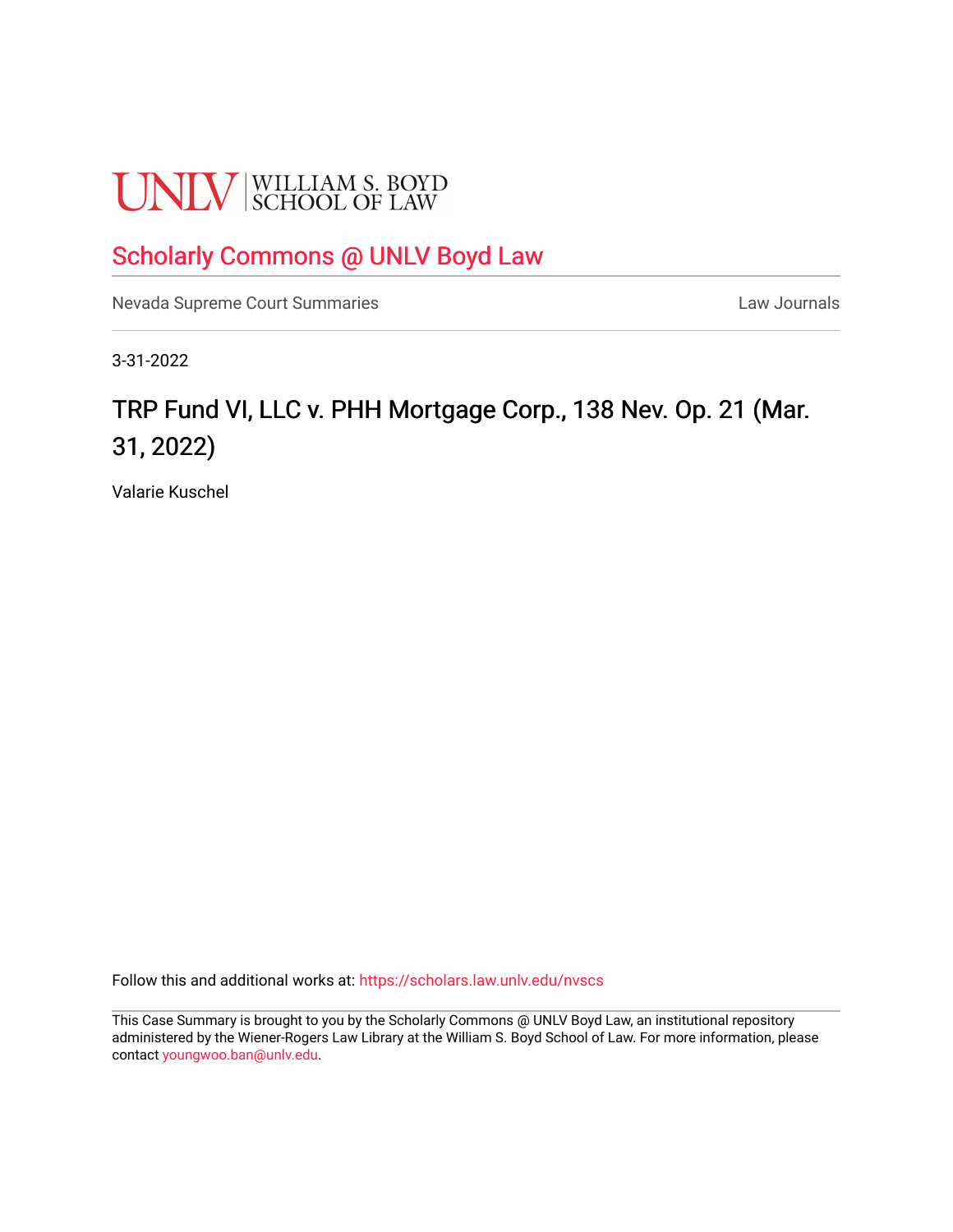*TRP Fund VI, LLC v. PHH Mortgage Corp.*, 138 Nev. Op. 21 (Mar. 31, 2022)<sup>1</sup>

## **Civil Procedure: Requirements for Requesting Stay or Injunctive Relief Pending Appeal**

#### **Summary**

Even if a district court has already denied a movant's preliminary injunction, the movant must still seek stay or injunctive relief pending appeal in the district court. The movant can only waive this requirement by demonstrating that asking the district court for relief first is truly impracticable.

### **Background**

Appellant TRP Fund IV, LLC, sought a preliminary injunction to enjoin respondents PHH Mortgage Corporation and Federal National Mortgage Association from foreclosing under the first position deed of trust on its property. TRP filed an emergency motion for stay and/or injunction seeking relief before a foreclosure sale. An NRAP 27(e) certificate, which must accompany emergency motions, was not attached to the stay motion but was attached to a simultaneously filed motion to exceed the page limit. Respondents timely filed a response to the stay motion arguing that because TRP Fund failed to include the NRAP 27(e) certificate with the emergency motion, TRP Fund did not attempt to comply with the NRAP 27(e) requirement to notify respondents of its intent to seek emergency relief before it filed the stay motion.

#### **Discussion**

When relief is needed within fourteen days to avoid harm to parties, NRAP 27 requires the movant to take certain enumerated steps to ensure both the parties and the court are notified of the emergency and the information needed to process the motion is available. NRAP 27(e)(1) requires the movant before filing the motion to "make every practicable effort to notify the clerk of the Supreme Court, opposing counsel, and any opposing parties." When the movant is seeking a stay or injunction, they must first move for such relief in the district court per NRAP 8(a)(1).

The Court held that TRP Fund's NRAP 27(e) certificate failed to meet the stated requirements because it was not attached to the emergency stay motion, and TRP Fund did not explain its statement nor attempt to notify respondents of the emergency prior to filing. Additionally, TRP Fund did not first seek relief in the district court and failed to demonstrate that doing so was impracticable.

TRP Fund claimed that seeking a stay in district court was unwarranted because the district court denied a preliminary injunction. "While considerations in determining whether to grant a preliminary injunction overlap with those in determining whether to grant a stay or injunction pending appeal, they are not the same."<sup>2</sup> "[I]n determining whether to grant a stay or injunction pending appeal, the district court may also take into consideration the purposes of the requested

<sup>&</sup>lt;sup>1</sup> By Valarie Kuschel.

<sup>2</sup> *Compare* Excellence Cmty. Mgmt., LLC v. Gilmore, 131 Nev. 347, 350-51, 351 P.3d 720, 722 (2015), *with*  NRCP 62(c), *and* NRAP 8(c).